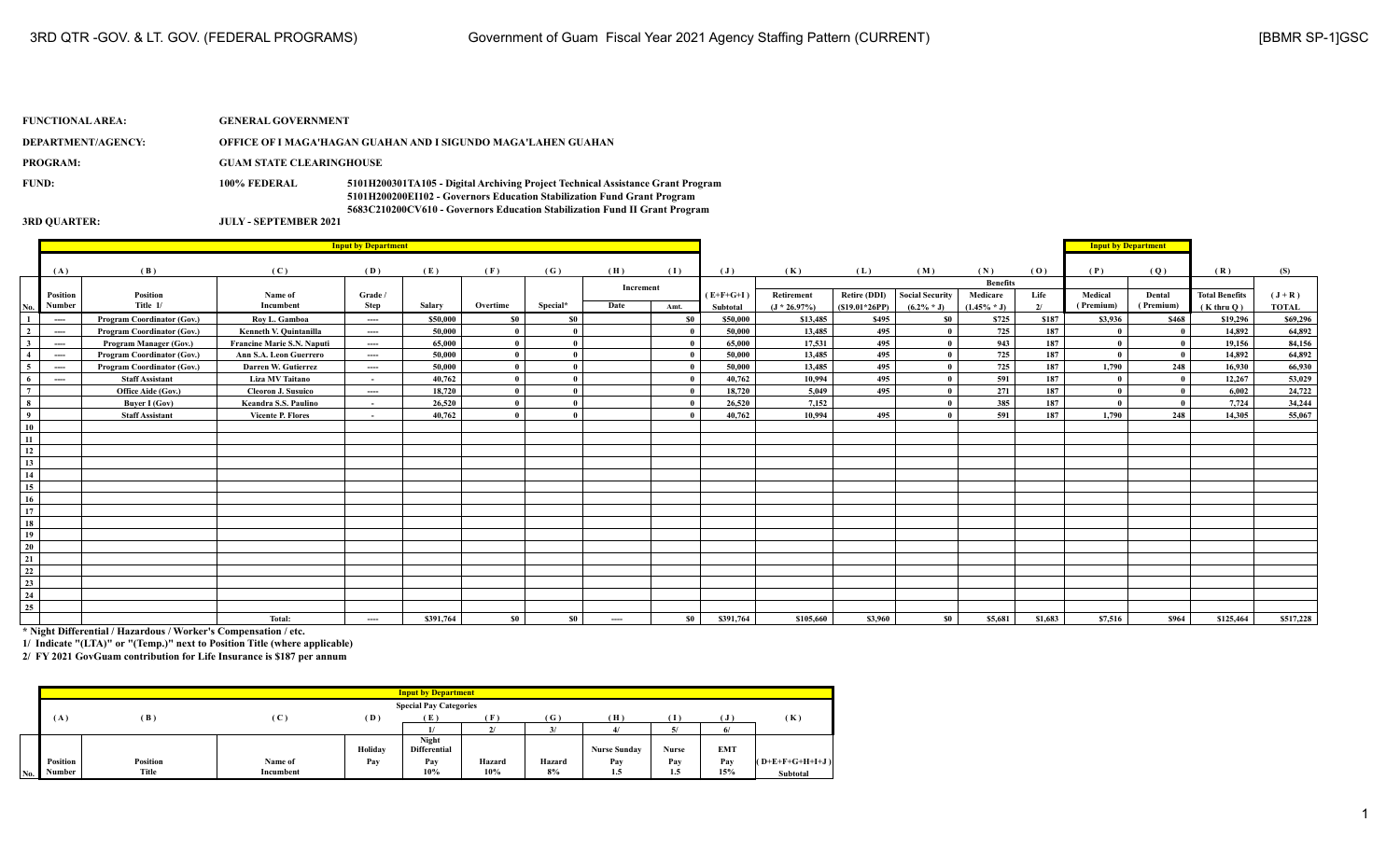|                         | ---- | Program Coordinator (Gov.) | Roy L. Gamboa              | \$0          | \$0            | \$0          | <b>SO</b>    | <b>SO</b> | \$0       | SO.          | \$0 |
|-------------------------|------|----------------------------|----------------------------|--------------|----------------|--------------|--------------|-----------|-----------|--------------|-----|
| $\mathbf{2}$            | ---- | Program Coordinator (Gov.) | Kenneth V. Quintanilla     | $\mathbf{0}$ |                | $\theta$     | $\theta$     |           |           | $\mathbf{0}$ |     |
| $\overline{\mathbf{3}}$ | ---- | Program Manager (Gov.)     | Francine Marie S.N. Naputi | $\mathbf{0}$ |                | $\mathbf{0}$ |              |           |           | $\mathbf{0}$ |     |
|                         | ---- | Program Coordinator (Gov.) | Ann S.A. Leon Guerrero     | $\bf{0}$     | O              | $\mathbf{0}$ | $\mathbf{0}$ |           |           | 0            |     |
| 5                       | ---- | Program Coordinator (Gov.) | Darren W. Gutierrez        | $\bf{0}$     |                | $\mathbf{0}$ |              |           |           | $\Omega$     |     |
| -6                      | ---- | <b>Staff Assistant</b>     | Liza MV Taitano            | $\mathbf{0}$ | 0              | $\mathbf{0}$ |              |           |           | $\mathbf{0}$ |     |
| $\overline{7}$          |      | Office Aide (Gov.)         | <b>Cleoron J. Susuico</b>  | $\bf{0}$     | 0              | $\mathbf{0}$ |              |           |           | 0            |     |
| 8                       |      | <b>Buyer I (Gov)</b>       | Keandra S.S. Paulino       | $\bf{0}$     |                | $\mathbf{0}$ |              |           |           |              |     |
| $\overline{9}$          |      | <b>Staff Assistant</b>     | <b>Vicente P. Flores</b>   | $\bf{0}$     |                | $\mathbf{0}$ |              |           |           | $\mathbf{0}$ |     |
| 10                      |      |                            |                            | 0            |                | $\theta$     |              |           |           | $\Omega$     |     |
| 11                      |      |                            |                            | $\mathbf{0}$ |                | $\mathbf{0}$ |              |           |           | $\Omega$     |     |
| 12                      |      |                            |                            | 0            |                |              |              |           |           | 0            |     |
| 13                      |      |                            |                            | $\mathbf{0}$ |                | $\theta$     | $\theta$     |           |           | $\mathbf{0}$ |     |
| 14                      |      |                            |                            | $\mathbf{0}$ |                |              |              |           |           | 0            |     |
| 15                      |      |                            |                            | $\bf{0}$     |                |              |              |           |           | $\mathbf{0}$ |     |
| 16                      |      |                            |                            | $\bf{0}$     |                | $\mathbf{0}$ |              |           |           | $\mathbf{0}$ |     |
| 17                      |      |                            |                            | $\mathbf{0}$ |                | $\theta$     |              |           |           | $\mathbf{0}$ |     |
| 18                      |      |                            |                            | 0            |                | $\theta$     |              |           |           | $\theta$     |     |
| 19                      |      |                            |                            | $\mathbf{0}$ |                |              |              |           |           | $\Omega$     |     |
| 20                      |      |                            |                            | $\bf{0}$     |                | $\mathbf{0}$ | $\mathbf{0}$ |           |           | $\mathbf{0}$ |     |
| 21                      |      |                            |                            | $\bf{0}$     |                |              |              |           |           | O            |     |
| 22                      |      |                            |                            | $\mathbf{0}$ |                | $\mathbf{0}$ |              |           |           | $\mathbf{0}$ |     |
| 23                      |      |                            |                            | $\bf{0}$     |                | $\theta$     |              |           |           |              |     |
| 24                      |      |                            |                            | $\bf{0}$     |                | $\mathbf{0}$ |              |           |           | $\mathbf{0}$ |     |
| 25                      |      |                            |                            | $\mathbf{0}$ |                | $\theta$     |              |           |           | $\Omega$     |     |
|                         |      |                            | <b>Grand Total:</b>        | \$0          | S <sub>0</sub> | \$0          | <b>SO</b>    | <b>SO</b> | <b>SO</b> | \$0          | \$0 |

**2/ Applies to law enforcement personnel**

**3/ Applies to solid waste employees**

**4/ 1 ½ of reg. rate of pay from 12am Friday to 12 midnight Sunday**

**5/ 1 ½ of reg. rate of pay on daily work exceeding 8 hours**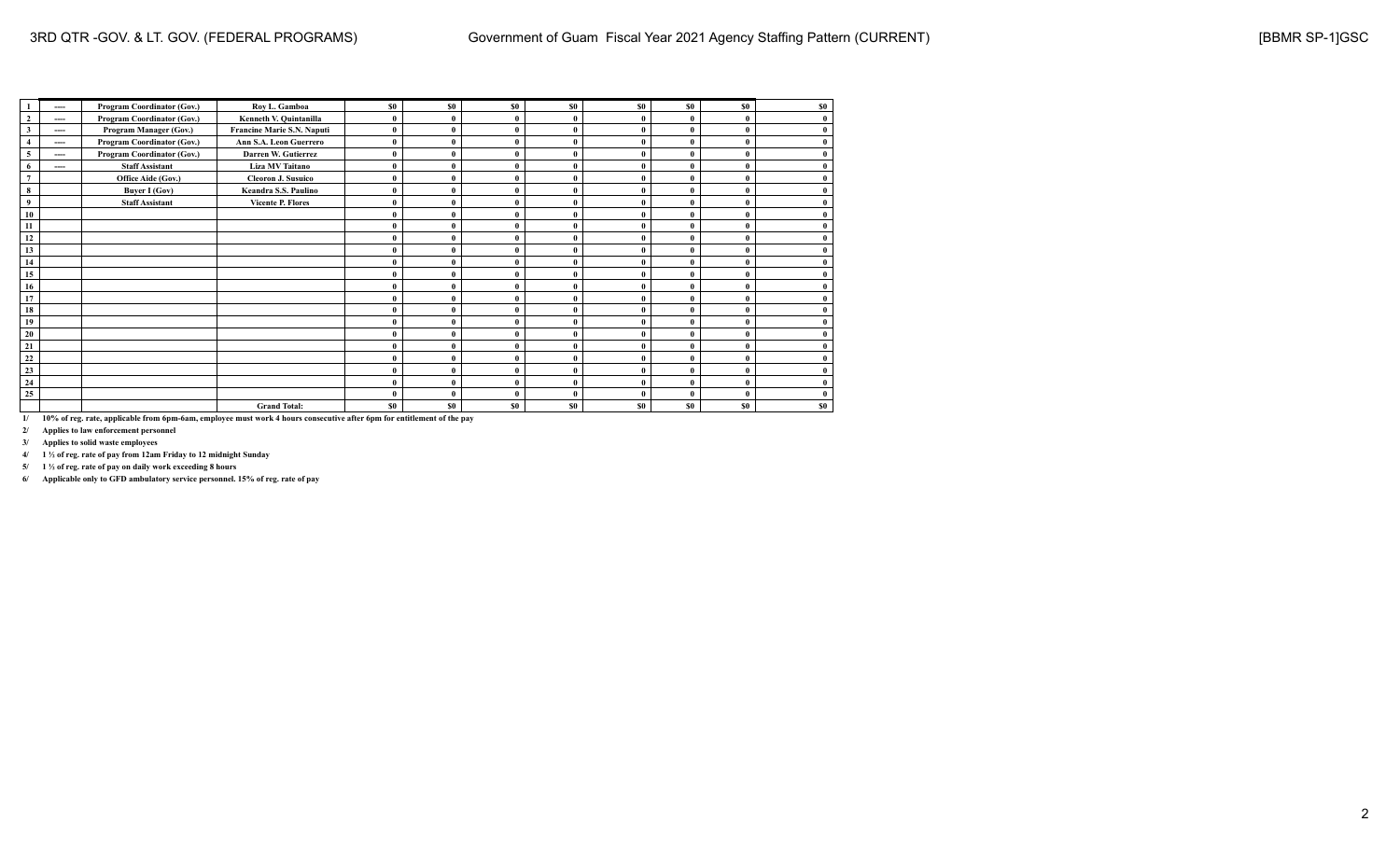| <b>FUNCTIONAL AREA:</b> | <b>GENERAL GOVERNMENT</b> |                                                                          |
|-------------------------|---------------------------|--------------------------------------------------------------------------|
| DEPARTMENT/AGENCY:      |                           | OFFICE OF I MAGA'HAGAN GUAHAN AND I SIGUNDO MAGA'LAHEN GUAHAN            |
| <b>PROGRAM:</b>         |                           | <b>GOVERNOR'S COMMUNITY OUTREACH-FEDERAL PROGRAMS OFFICE</b>             |
| FUND:                   | 100% FEDERAL              | 5101H200260CE105 - S.T.O.P. Violence Against Women Formula Grant Program |
|                         |                           |                                                                          |

**3RD QUARTER: JULY - SEPTEMBER 2021**

|                         |                         | <b>Input by Department</b> |                         |          |          |              |              |           |           |                |                 |                     |                        |                 |       | <b>Input by Department</b> |              |                       |              |
|-------------------------|-------------------------|----------------------------|-------------------------|----------|----------|--------------|--------------|-----------|-----------|----------------|-----------------|---------------------|------------------------|-----------------|-------|----------------------------|--------------|-----------------------|--------------|
|                         | (A)                     | (B)                        | (C)                     | (D)      | (E)      | (F)          | (G)          | (H)       | (I)       | $(\mathbf{J})$ | (K)             | (L)                 | (M)                    | (N)             | (0)   | (P)                        | (Q)          | (R)                   | (S)          |
|                         |                         |                            |                         |          |          |              |              |           |           |                |                 |                     |                        | <b>Benefits</b> |       |                            |              |                       |              |
|                         | Position                | Position                   | Name of                 | Grade /  |          |              |              | Increment |           | $(E+F+G+I)$    | Retirement      | <b>Retire (DDI)</b> | <b>Social Security</b> | Medicare        | Life  | Medical                    | Dental       | <b>Total Benefits</b> | $(J+R)$      |
| No.                     | Number                  | Title 1/                   | Incumbent               | Step     | Salary   | Overtime     | Special*     | Date      | Amt.      | Subtotal       | $(J * 26.97\%)$ | $(S19.01*26PP)$     | $(6.2\% * J)$          | $(1.45\% * J)$  | 2/    | (Premium)                  | (Premium)    | $(K$ thru $Q)$        | <b>TOTAL</b> |
| $\mathbf{1}$            | $\overline{2}$          | <b>Program Coordinator</b> | <b>Dwain P. Sanchez</b> | $\cdots$ | \$50,100 | \$0          | \$0          |           | \$0       | \$50,100       | \$13,512        | \$495               | \$0                    | \$726           | \$187 | \$4,673                    | \$248        | \$19,841              | \$69,941     |
| $\overline{2}$          | $\overline{\mathbf{3}}$ | <b>Program Coordinator</b> | Evonnie O. Hocog        | $---$    | 43,910   | $\bf{0}$     | $\mathbf{0}$ |           |           | 43,910         | 11,843          | 495                 |                        | 637             | 187   | 11,917                     | 468          | 25,547                | 69,457       |
| 3 <sup>1</sup>          |                         |                            |                         |          |          | $\mathbf{0}$ | $\mathbf{0}$ |           |           |                | $\mathbf{0}$    |                     |                        | $\theta$        |       |                            | $\mathbf{0}$ |                       |              |
| $\overline{4}$          |                         |                            |                         |          |          | $\mathbf{0}$ | $\mathbf{0}$ |           |           |                | $\theta$        | $\mathbf{0}$        |                        | $\theta$        |       |                            |              |                       |              |
| $\frac{1}{5}$           |                         |                            |                         |          |          | $\mathbf{0}$ | $\mathbf{0}$ |           |           |                | $\theta$        | $\mathbf{0}$        |                        | $\theta$        |       |                            |              |                       |              |
| $\overline{6}$          |                         |                            |                         |          |          | $\mathbf{0}$ | $\mathbf{0}$ |           |           | - 0            | $\theta$        |                     |                        | $\theta$        |       |                            |              |                       |              |
| $\overline{7}$          |                         |                            |                         |          |          | - 0          | $\mathbf{0}$ |           |           |                |                 |                     |                        |                 |       |                            |              |                       |              |
| $\overline{\mathbf{8}}$ |                         |                            |                         |          |          | $\theta$     | $\mathbf{0}$ |           |           |                |                 |                     |                        |                 |       |                            |              |                       |              |
| $\overline{9}$          |                         |                            |                         |          |          | $\mathbf{0}$ | $\mathbf{0}$ |           |           |                | $\theta$        |                     |                        | $\theta$        |       |                            |              |                       |              |
| ${\bf 10}$              |                         |                            |                         |          |          | $\mathbf{0}$ | $\mathbf{0}$ |           |           |                |                 |                     |                        | $\theta$        |       |                            |              |                       |              |
| $\overline{11}$         |                         |                            |                         |          |          | $\bf{0}$     | $\mathbf{0}$ |           |           |                |                 |                     |                        |                 |       |                            |              |                       |              |
| $\frac{1}{12}$          |                         |                            |                         |          |          | $\theta$     | $\mathbf{0}$ |           |           |                |                 |                     |                        |                 |       |                            |              |                       |              |
| $\overline{13}$         |                         |                            |                         |          |          | $\mathbf{0}$ | $\mathbf{0}$ |           |           |                |                 |                     |                        |                 |       |                            |              |                       |              |
| 14                      |                         |                            |                         |          |          | $\mathbf{0}$ | $\mathbf{0}$ |           |           |                | $\mathbf{0}$    |                     |                        | $\theta$        |       |                            |              |                       |              |
| $\overline{15}$         |                         |                            |                         |          |          | - 0          | $\mathbf{0}$ |           |           |                | $\theta$        |                     |                        | -0              |       |                            |              |                       |              |
| 16                      |                         |                            |                         |          |          | $\mathbf{0}$ | $\mathbf{a}$ |           |           |                |                 |                     |                        | $\theta$        |       |                            |              |                       |              |
| $\overline{17}$         |                         |                            |                         |          |          | $\mathbf{0}$ | $\bf{0}$     |           |           |                | $\theta$        |                     |                        | $\mathbf{a}$    |       |                            |              |                       |              |
| $\overline{18}$         |                         |                            |                         |          |          | $\mathbf{0}$ | $\mathbf{0}$ |           |           |                |                 |                     |                        |                 |       |                            |              |                       |              |
| 19                      |                         |                            |                         |          |          | $\mathbf{0}$ | $\mathbf{0}$ |           |           |                |                 |                     |                        | $\theta$        |       |                            |              |                       |              |
| 20                      |                         |                            |                         |          |          | $\bf{0}$     | $\mathbf{0}$ |           |           |                | $\mathbf{0}$    |                     |                        |                 |       |                            |              |                       |              |
| $\overline{21}$         |                         |                            |                         |          |          | $\mathbf{0}$ | $\mathbf{0}$ |           |           |                | $\theta$        | $\mathbf{0}$        |                        | $\mathbf{a}$    |       |                            |              |                       |              |
| $\frac{22}{2}$          |                         |                            |                         |          | $\theta$ | $\mathbf{0}$ | $\mathbf{0}$ |           |           |                | $\theta$        |                     |                        | $\mathbf{a}$    |       |                            |              |                       |              |
| $\frac{23}{24}$         |                         |                            |                         |          |          | $\mathbf{0}$ | $\bf{0}$     |           |           |                | $\theta$        |                     |                        | $\theta$        |       |                            |              |                       |              |
|                         |                         |                            |                         |          |          | $\mathbf{0}$ | $\mathbf{0}$ |           |           |                | $\theta$        |                     |                        | $\theta$        |       |                            |              |                       |              |
| $\overline{25}$         |                         |                            |                         |          |          | $\mathbf{0}$ | $\bf{0}$     |           |           |                |                 |                     |                        | $\Omega$        |       |                            |              |                       |              |
|                         |                         |                            | Total:                  | $\cdots$ | \$94,010 | \$0          | \$0          | $\cdots$  | <b>SO</b> | \$94,010       | \$25,355        | \$990               | \$0                    | \$1,363         | \$374 | \$16,590                   | \$716        | \$45,388              | \$139,398    |

**\* Night Differential / Hazardous / Worker's Compensation / etc.**

**1/ Indicate "(LTA)" or "(Temp.)" next to Position Title (where applicable)**

|                 |                 |         |         | <b>Input by Department</b>    |        |              |                     |       |            |                   |
|-----------------|-----------------|---------|---------|-------------------------------|--------|--------------|---------------------|-------|------------|-------------------|
|                 |                 |         |         | <b>Special Pay Categories</b> |        |              |                     |       |            |                   |
| (A)             | (B)             | (C      | (D)     |                               | Œ.     | (G)          | (H)                 | Т     |            | (K)               |
|                 |                 |         |         |                               |        | $\mathbf{z}$ |                     |       | 6          |                   |
|                 |                 |         |         | Night                         |        |              |                     |       |            |                   |
|                 |                 |         | Holiday | <b>Differential</b>           |        |              | <b>Nurse Sunday</b> | Nurse | <b>EMT</b> |                   |
| <b>Position</b> | <b>Position</b> | Name of | Pay     | Pay                           | Hazard | Hazard       | Pay                 | Pay   | Pay        | $(O+E+F+G+H+I+J)$ |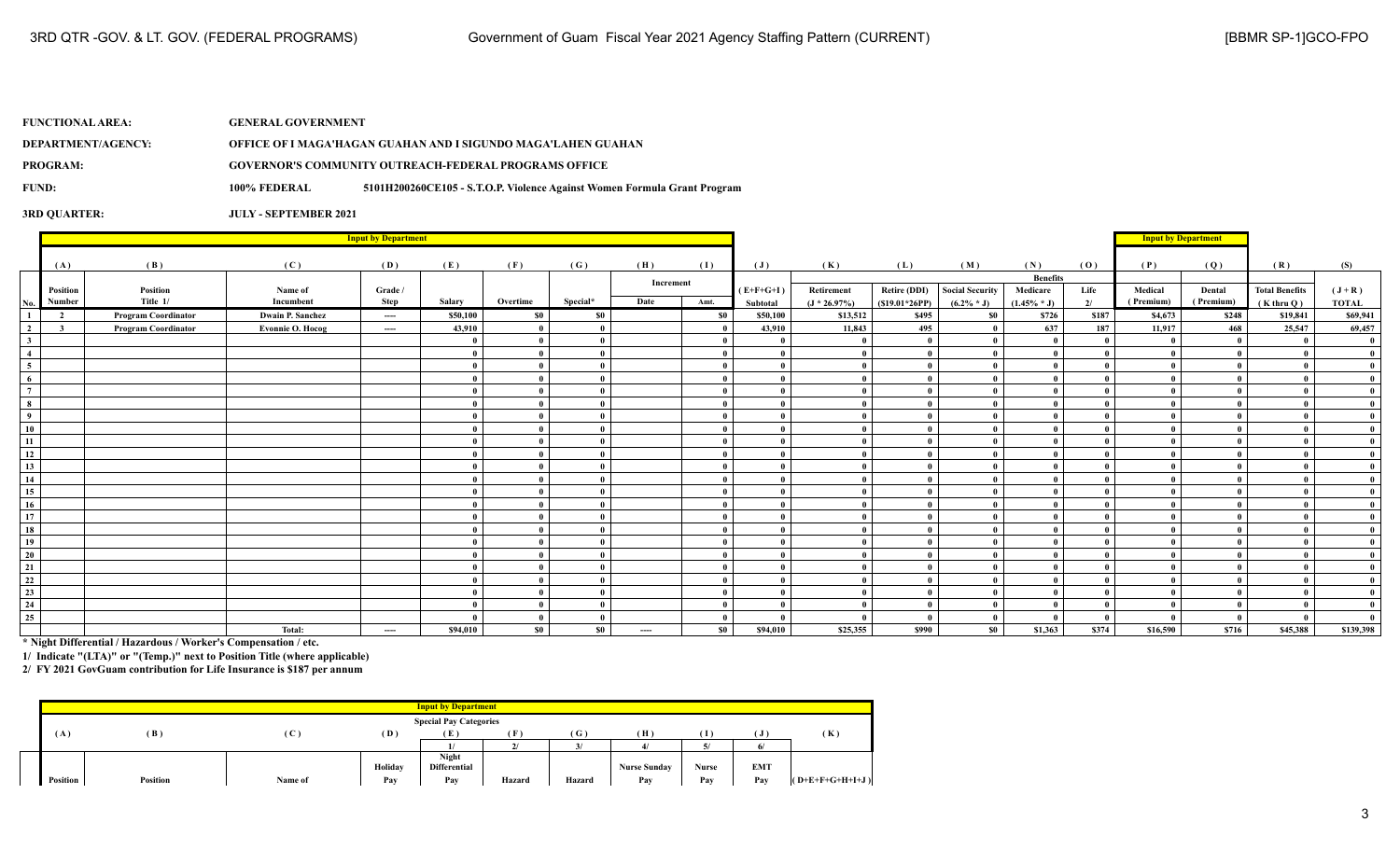| No.            | Number         | Title                      | Incumbent               |              | 10%          | 10%          | 8%           | 1.5          | 1.5      | 15% | Subtotal     |
|----------------|----------------|----------------------------|-------------------------|--------------|--------------|--------------|--------------|--------------|----------|-----|--------------|
| $\mathbf{1}$   | $\overline{2}$ | <b>Program Coordinator</b> | <b>Dwain P. Sanchez</b> | \$0          | \$0          | \$0          | \$0          | \$0          | \$0      | \$0 | \$0          |
| $\mathbf{2}$   | $\mathbf{3}$   | Program Coordinator        | <b>Evonnie O. Hocog</b> | $\bf{0}$     | $\mathbf{0}$ | $\theta$     | $\mathbf{0}$ | $\mathbf{0}$ | $\theta$ |     | $\bf{0}$     |
| $\mathbf{3}$   |                |                            |                         | $\bf{0}$     | 0            | $\mathbf{0}$ | $\bf{0}$     | $\theta$     | $\theta$ |     | $\bf{0}$     |
| $\overline{4}$ |                |                            |                         | $\bf{0}$     | $\mathbf{0}$ | $\mathbf{0}$ | $\bf{0}$     | $\theta$     | $\theta$ |     | $\bf{0}$     |
| 5              |                |                            |                         | $\bf{0}$     | $\bf{0}$     | $\mathbf{0}$ | $\bf{0}$     | $\bf{0}$     | $\theta$ |     | $\bf{0}$     |
| 6              |                |                            |                         | $\bf{0}$     | $\bf{0}$     | $\mathbf{0}$ | $\bf{0}$     | $\bf{0}$     | $\bf{0}$ |     | $\bf{0}$     |
| $\overline{7}$ |                |                            |                         | $\mathbf{0}$ | $\theta$     | $\mathbf{0}$ | $\theta$     | $\theta$     | $\theta$ |     | $\mathbf{0}$ |
| 8              |                |                            |                         | $\bf{0}$     | 0            | $\mathbf{0}$ | $\bf{0}$     | $\bf{0}$     | $\theta$ |     | $\bf{0}$     |
| 9              |                |                            |                         | $\bf{0}$     | 0            | $\bf{0}$     | $\mathbf{0}$ | $\theta$     | $\theta$ |     | $\bf{0}$     |
| 10             |                |                            |                         | $\bf{0}$     | $\theta$     | $\mathbf{0}$ | $\bf{0}$     | $\bf{0}$     | $\theta$ |     | $\bf{0}$     |
| 11             |                |                            |                         | $\bf{0}$     | $\bf{0}$     | $\mathbf{0}$ | $\bf{0}$     | $\theta$     | $\theta$ |     | $\bf{0}$     |
| 12             |                |                            |                         | $\mathbf{0}$ | 0            | $\mathbf{0}$ | $\theta$     | $\theta$     | $\theta$ |     | $\mathbf{0}$ |
| 13             |                |                            |                         | $\mathbf{0}$ | $\bf{0}$     | $\mathbf{0}$ | $\bf{0}$     | $\theta$     | $\theta$ |     | $\bf{0}$     |
| 14             |                |                            |                         | $\bf{0}$     | $\bf{0}$     | $\bf{0}$     | $\bf{0}$     | $\bf{0}$     | $\bf{0}$ |     | $\bf{0}$     |
| 15             |                |                            |                         | $\bf{0}$     | $\bf{0}$     | $\mathbf{0}$ | $\bf{0}$     | $\bf{0}$     | $\bf{0}$ |     | $\bf{0}$     |
| 16             |                |                            |                         | $\bf{0}$     | 0            | $\theta$     | $\bf{0}$     | $\bf{0}$     | $\theta$ |     | $\bf{0}$     |
| 17             |                |                            |                         | $\bf{0}$     | 0            | $\mathbf{0}$ | $\theta$     | $\theta$     | $\theta$ |     | $\bf{0}$     |
| 18             |                |                            |                         | $\bf{0}$     |              | $\mathbf{0}$ | $\mathbf{0}$ | $\theta$     | $\theta$ |     | $\bf{0}$     |
| 19             |                |                            |                         | $\bf{0}$     | $\bf{0}$     | $\bf{0}$     | $\bf{0}$     | $\bf{0}$     | $\bf{0}$ |     | $\bf{0}$     |
| 20             |                |                            |                         | $\bf{0}$     | $\bf{0}$     | $\bf{0}$     | $\mathbf{0}$ | $\bf{0}$     | $\bf{0}$ |     | $\bf{0}$     |
| 21             |                |                            |                         | $\bf{0}$     | $\theta$     | 0            | $\bf{0}$     | $\bf{0}$     | $\theta$ |     | $\mathbf{0}$ |
| $\bf{22}$      |                |                            |                         | $\bf{0}$     | 0            | 0            | $\bf{0}$     | $\bf{0}$     | $\theta$ |     | $\bf{0}$     |
| 23             |                |                            |                         | $\bf{0}$     | $\bf{0}$     | 0            | $\mathbf{0}$ | $\theta$     | $\theta$ |     | $\bf{0}$     |
| 24             |                |                            |                         | $\bf{0}$     | 0            | $\bf{0}$     | $\mathbf{0}$ | $\bf{0}$     | $\bf{0}$ |     | $\bf{0}$     |
| 25             |                |                            |                         | $\bf{0}$     | $\theta$     | $\theta$     | $\mathbf{0}$ | $\bf{0}$     | $\theta$ |     | $\bf{0}$     |
|                |                |                            | <b>Grand Total:</b>     | \$0          | \$0          | \$0          | \$0          | \$0          | \$0      | \$0 | \$0          |

**2/ Applies to law enforcement personnel**

**3/ Applies to solid waste employees**

**4/ 1 ½ of reg. rate of pay from 12am Friday to 12 midnight Sunday**

**5/ 1 ½ of reg. rate of pay on daily work exceeding 8 hours**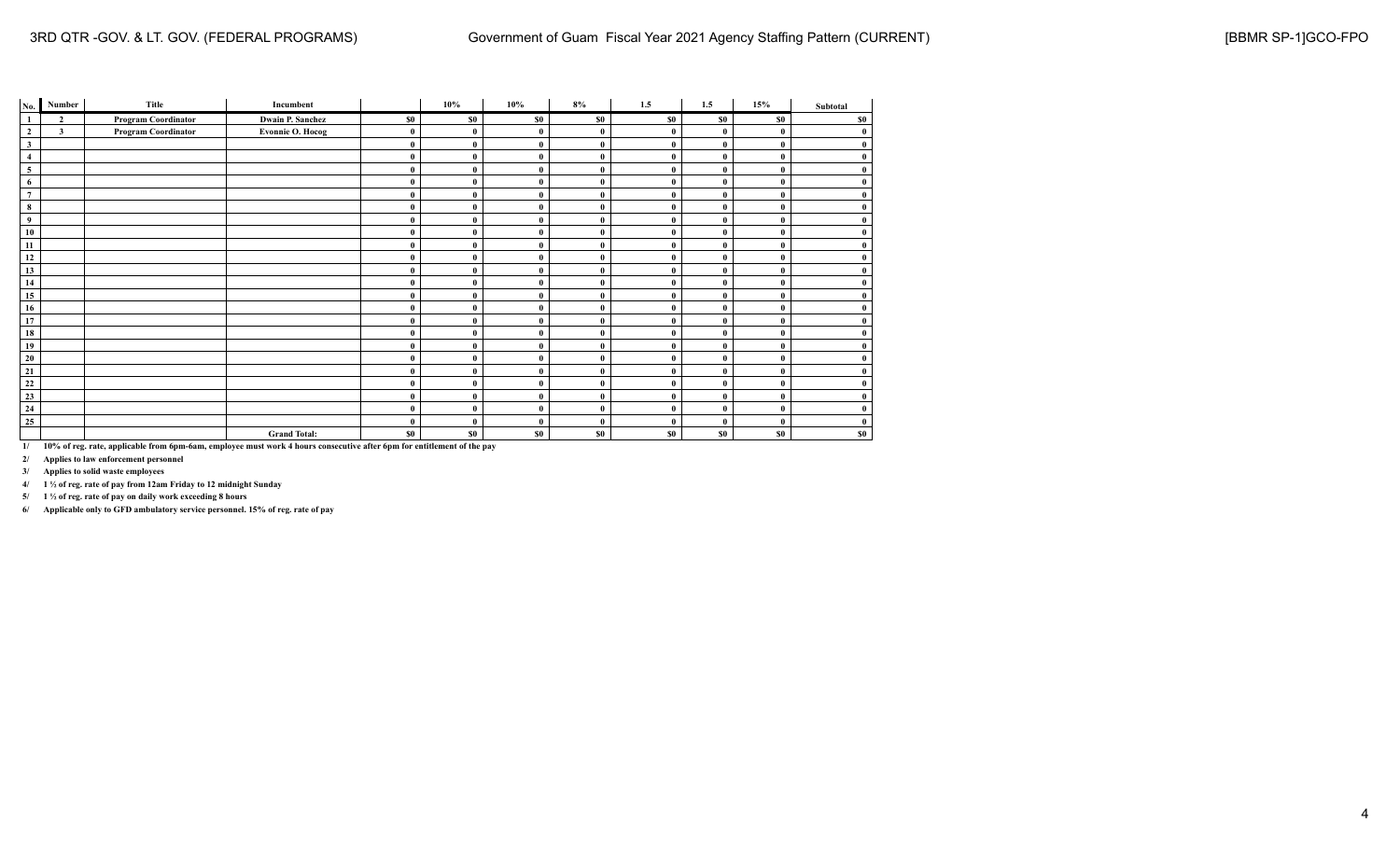| <b>FUNCTIONAL AREA:</b>   | <b>GENERAL GOVERNMENT</b>    |                                                                           |
|---------------------------|------------------------------|---------------------------------------------------------------------------|
| <b>DEPARTMENT/AGENCY:</b> |                              | OFFICE OF I MAGA'HAGAN GUAHAN AND I SIGUNDO MAGA'LAHEN GUAHAN             |
| <b>PROGRAM:</b>           |                              | <b>OFFICE OF HOMELESSNESS ASSISTANCE AND POVERTY PREVENTION (OHAPP)</b>   |
| <b>FUND:</b>              | 100% FEDERAL                 | 5682C210200AR301 - American Rescue Plan Act of 2021 (Homeless/Safe Haven) |
| <b>3RD OUARTER:</b>       | <b>JULY - SEPTEMBER 2021</b> |                                                                           |

|                 |          |                                    |                                  | <b>Input by Department</b> |           |                            |          |             |           |                |                |                     |                        |                 |         | <b>Input by Department</b> |           |                       |              |                                                     |
|-----------------|----------|------------------------------------|----------------------------------|----------------------------|-----------|----------------------------|----------|-------------|-----------|----------------|----------------|---------------------|------------------------|-----------------|---------|----------------------------|-----------|-----------------------|--------------|-----------------------------------------------------|
|                 | (A)      | (B)                                | (C)                              | (D)                        | (E)       | (F)                        | (G)      | (H)         | (I)       | $(\mathbf{J})$ | (K)            | (L)                 | (M)                    | (N)             | (0)     | (P)                        | (Q)       | (R)                   | (S)          |                                                     |
|                 |          |                                    |                                  |                            |           |                            |          | Increment   |           |                |                |                     |                        | <b>Benefits</b> |         |                            |           |                       |              |                                                     |
|                 | Position | Position                           | Name of                          | Grade /                    |           |                            |          |             |           | $(E+F+G+I)$    | Retirement     | <b>Retire (DDI)</b> | <b>Social Security</b> | Medicare        | Life    | Medical                    | Dental    | <b>Total Benefits</b> | $(J+R)$      |                                                     |
| No.             | Number   | Title 1/                           | Incumbent                        | Step                       | Salary    | Overtime                   | Special* | Date        | Amt.      | Subtotal       | $(J * 26.97%)$ | $(S19.01*26PP)$     | $(6.2\% * J)$          | $(1.45\% * J)$  | 2/      | (Premium)                  | (Premium) | $(K$ thru $Q)$        | <b>TOTAL</b> |                                                     |
|                 | ----     | <b>Executive Director</b>          | Sarah M.V. Thomas Nededog        | ----                       | \$80,000  | $\boldsymbol{\mathsf{S0}}$ | \$0      |             | <b>SO</b> | \$80,000       | \$21,576       | \$495               | S <sub>0</sub>         | \$1,160         | \$187   | \$2,435                    | \$281     | \$26,134              | \$106,134    |                                                     |
| $\overline{2}$  | ----     | <b>Social Worker I</b>             | <b>Arthur William JM Paulino</b> |                            | 40,762    |                            |          |             |           | 40,762         | 10,994         | 495                 | $\bf{0}$               | 591             | 187     | $\mathbf{0}$               | - 0       | 12,267                | 53,029       |                                                     |
| 3               | ----     | <b>Administrative Assistant</b>    | Diane A. Garcia                  |                            | 40,000    |                            |          |             |           | 40,000         | 10,788         | 495                 | $\mathbf{0}$           | 580             | 187     | $\mathbf{0}$               | - 0       | 12,050                | 52,050       |                                                     |
| $\overline{4}$  | ----     | <b>Housing Coordinator (Gov.)</b>  | Patrick O. Finona                | ----                       | 50,000    | $\theta$                   | $\theta$ |             |           | 50,000         | 13,485         | - 0                 | $\mathbf{0}$           | 725             | 187     | 4,673                      | 248       | 19,318                | 69,318       |                                                     |
| 5               | ----     | <b>Outreach Coordinator (Gov.)</b> | Karatel K. Phillip               | ----                       | 40,000    |                            | $\theta$ |             |           | 40,000         | 10,788         | 495                 | $\theta$               | 580             | 187     | 11,917                     | 468       | 24,435                | 64,435       |                                                     |
| 6               | ----     | <b>Program Director (Gov.)</b>     | Sandra F. Bordallo               | ----                       | 72,000    | - 0                        | - 0      |             |           | 72,000         | 19,418         | 495                 | $\bf{0}$               | 1,044           | 187     | - 0                        |           | 21,144                |              | *Started-8/11/21<br>93,144 <b>Resigned-</b> 9/15/21 |
| $7\overline{ }$ |          |                                    |                                  |                            |           |                            |          |             |           |                |                |                     |                        |                 |         |                            |           |                       |              |                                                     |
| 8               |          |                                    |                                  |                            |           |                            |          |             |           |                |                |                     |                        |                 |         |                            |           |                       |              |                                                     |
| $\overline{9}$  |          |                                    |                                  |                            |           |                            |          |             |           |                |                |                     |                        |                 |         |                            |           |                       |              |                                                     |
| 10              |          |                                    |                                  |                            |           |                            |          |             |           |                |                |                     |                        |                 |         |                            |           |                       |              |                                                     |
| 11              |          |                                    |                                  |                            |           |                            |          |             |           |                |                |                     |                        |                 |         |                            |           |                       |              |                                                     |
| 12              |          |                                    |                                  |                            |           |                            |          |             |           |                |                |                     |                        |                 |         |                            |           |                       |              |                                                     |
| 13              |          |                                    |                                  |                            |           |                            |          |             |           |                |                |                     |                        |                 |         |                            |           |                       |              |                                                     |
| $\overline{14}$ |          |                                    | $\Delta$                         |                            |           |                            |          |             |           |                |                |                     |                        |                 |         |                            |           |                       |              |                                                     |
| 15              |          |                                    |                                  |                            |           |                            |          |             |           |                |                |                     |                        |                 |         |                            |           |                       |              |                                                     |
| 16              |          |                                    |                                  |                            |           |                            |          |             |           |                |                |                     |                        |                 |         |                            |           |                       |              |                                                     |
| 17              |          |                                    |                                  |                            |           |                            |          |             |           |                |                |                     |                        |                 |         |                            |           |                       |              |                                                     |
| 18              |          |                                    |                                  |                            |           |                            |          |             |           |                |                |                     |                        |                 |         |                            |           |                       |              |                                                     |
| 19              |          |                                    |                                  |                            |           |                            |          |             |           |                |                |                     |                        |                 |         |                            |           |                       |              |                                                     |
| 20              |          |                                    |                                  |                            |           |                            |          |             |           |                |                |                     |                        |                 |         |                            |           |                       |              |                                                     |
| 21              |          |                                    |                                  |                            |           |                            |          |             |           |                |                |                     |                        |                 |         |                            |           |                       |              |                                                     |
| $\frac{1}{22}$  |          |                                    |                                  |                            |           |                            |          |             |           |                |                |                     |                        |                 |         |                            |           |                       |              |                                                     |
| 23              |          |                                    |                                  |                            |           |                            |          |             |           |                |                |                     |                        |                 |         |                            |           |                       |              |                                                     |
| $\overline{24}$ |          |                                    |                                  |                            |           |                            |          |             |           |                |                |                     |                        |                 |         |                            |           |                       |              |                                                     |
| 25              |          |                                    |                                  |                            |           |                            |          |             |           |                |                |                     |                        |                 |         |                            |           |                       |              |                                                     |
|                 |          |                                    | Total:                           | ----                       | \$322,762 | $\$0$                      | \$0      | $-\!-\!-\!$ | - SO 1    | \$322,762      | \$87,049       | \$2,475             | <b>SO</b>              | \$4,680         | \$1,122 | \$19,025                   | \$997     | \$115,348             | \$438,110    |                                                     |

**\* Night Differential / Hazardous / Worker's Compensation / etc.**

**1/ Indicate "(LTA)" or "(Temp.)" next to Position Title (where applicable)**

|              |          |             |         | <b>Input by Department</b>    |              |              |                     |            |            |                   |
|--------------|----------|-------------|---------|-------------------------------|--------------|--------------|---------------------|------------|------------|-------------------|
|              |          |             |         | <b>Special Pay Categories</b> |              |              |                     |            |            |                   |
| $\mathbf{A}$ | (B)      | $\mathbf C$ | (D)     | <b>TA</b>                     | $\mathbf{r}$ | $\mathbf{G}$ | ſΗ                  |            | $\cdot$    | (K)               |
|              |          |             |         |                               |              |              |                     | $\epsilon$ |            |                   |
|              |          |             | Holiday | Night<br><b>Differential</b>  |              |              | <b>Nurse Sunday</b> | Nurse      | <b>EMT</b> |                   |
| Position     | Position | Name of     | Pay     | Pay                           | Hazard       | Hazard       | Pav                 | Pay        | Pay        | $(O+E+F+G+H+I+J)$ |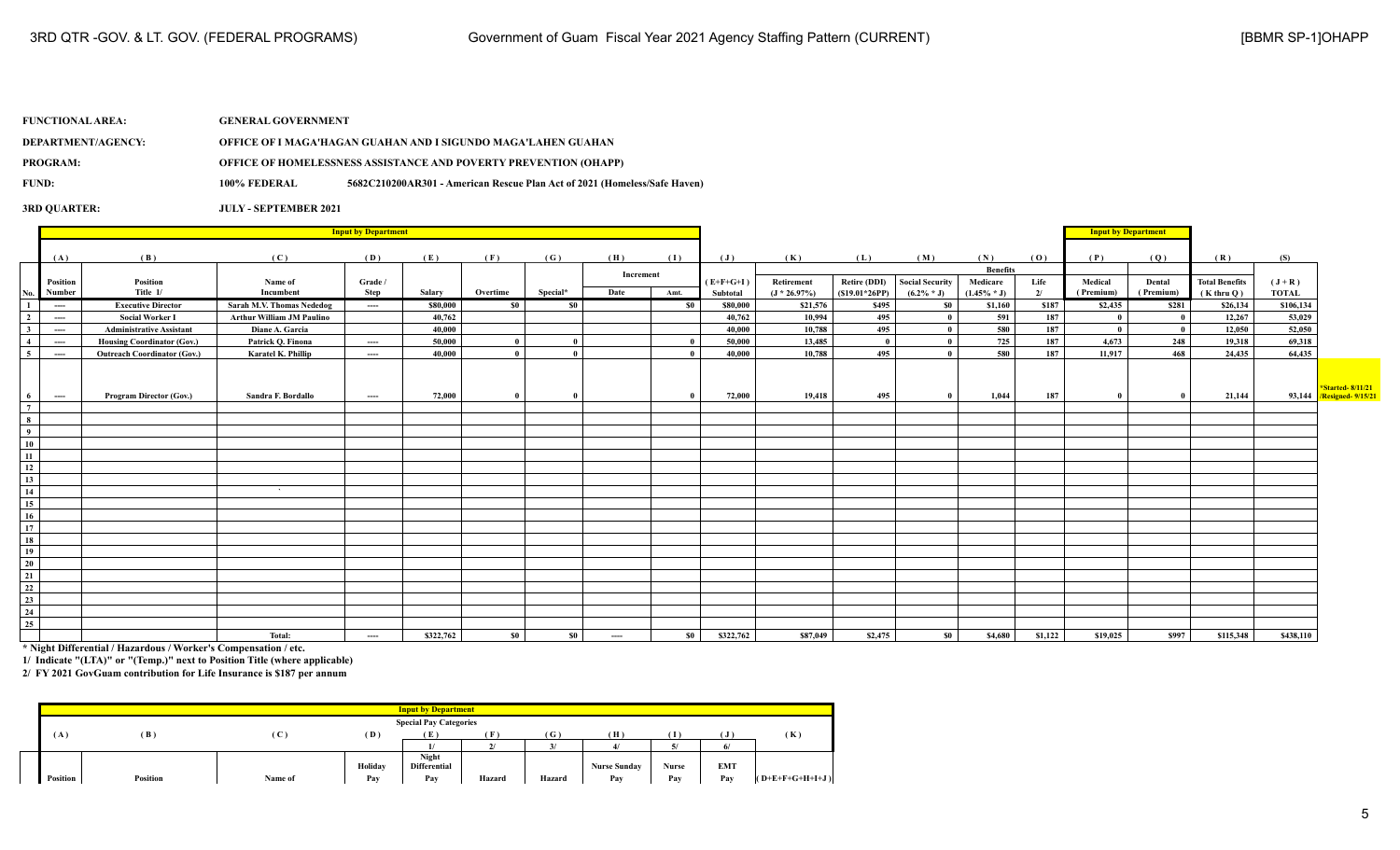| No.              | Number | Title                              | Incumbent                        |          | 10%          | 10%            | 8%             | 1.5          | 1.5       | 15%          | Subtotal |
|------------------|--------|------------------------------------|----------------------------------|----------|--------------|----------------|----------------|--------------|-----------|--------------|----------|
| $\mathbf{1}$     | ----   | <b>Executive Director</b>          | Sarah M.V. Thomas Nededog        | \$0      | \$0          | S <sub>0</sub> | S <sub>0</sub> | <b>SO</b>    | <b>SO</b> | <b>SO</b>    | \$0      |
| $\overline{2}$   | ----   | <b>Social Worker I</b>             | <b>Arthur William JM Paulino</b> | $\bf{0}$ | $\mathbf{0}$ |                | $\mathbf{0}$   | 0            | 0         | $\mathbf{0}$ | $\bf{0}$ |
| $\mathbf{3}$     | ----   | <b>Administrative Assistant</b>    | Diane A. Garcia                  | $\bf{0}$ | $\mathbf{0}$ | $\mathbf{0}$   | $\mathbf{0}$   | $\bf{0}$     | 0         |              | $\bf{0}$ |
| $\overline{4}$   | ----   | <b>Housing Coordinator (Gov.)</b>  | Patrick Q. Finona                | $\bf{0}$ | $\theta$     |                | $\mathbf{0}$   | $\theta$     | 0         | $\theta$     | $\bf{0}$ |
| 5                | ----   | <b>Outreach Coordinator (Gov.)</b> | Karatel K. Phillip               | $\bf{0}$ | $\mathbf{0}$ |                | $\bf{0}$       | 0            | $\theta$  | $\mathbf{0}$ | $\bf{0}$ |
| 6                | ----   | Program Director (Gov.)            | Sandra F. Bordallo               | $\bf{0}$ |              |                | $\mathbf{0}$   | 0            | 0         |              | $\bf{0}$ |
| $\boldsymbol{7}$ |        |                                    |                                  | $\bf{0}$ |              |                | $\mathbf{0}$   | $\theta$     | 0         | $\mathbf{0}$ | $\bf{0}$ |
| 8                |        |                                    |                                  | $\bf{0}$ | $\theta$     | O              | $\mathbf{0}$   | $\mathbf{0}$ | 0         | $\mathbf{0}$ | $\bf{0}$ |
| 9                |        |                                    |                                  | $\bf{0}$ | $\mathbf{0}$ |                | $\mathbf{0}$   | 0            | 0         | $\mathbf{0}$ | $\bf{0}$ |
| 10               |        |                                    |                                  | $\bf{0}$ |              |                | $\mathbf{0}$   |              | 0         | $\mathbf{0}$ | $\bf{0}$ |
| 11               |        |                                    |                                  | $\bf{0}$ |              |                | $\mathbf{0}$   | 0            | 0         | $\mathbf{0}$ | $\bf{0}$ |
| 12               |        |                                    |                                  | $\bf{0}$ | $\Omega$     | $\Omega$       | $\theta$       | $\theta$     | 0         | $\theta$     | $\bf{0}$ |
| 13               |        |                                    |                                  | $\bf{0}$ |              |                | $\mathbf{0}$   |              | 0         | $\mathbf{0}$ | $\bf{0}$ |
| 14               |        |                                    | $\lambda$                        | $\bf{0}$ |              |                | $\mathbf{0}$   | 0            | 0         | $\theta$     | $\bf{0}$ |
| 15               |        |                                    |                                  | $\bf{0}$ |              |                | $\mathbf{0}$   | $\mathbf{0}$ | 0         | $\theta$     | $\bf{0}$ |
| 16               |        |                                    |                                  | $\bf{0}$ | $\theta$     |                | $\mathbf{0}$   | 0            | 0         | $\mathbf{0}$ | $\bf{0}$ |
| 17               |        |                                    |                                  | $\bf{0}$ | $\mathbf{0}$ | $\mathbf{0}$   | $\mathbf{0}$   | $\theta$     | 0         |              | $\bf{0}$ |
| 18               |        |                                    |                                  | $\bf{0}$ |              |                | $\mathbf{0}$   | $\theta$     | $\theta$  |              | $\bf{0}$ |
| 19               |        |                                    |                                  | $\bf{0}$ | 0            |                | $\mathbf{0}$   | $\theta$     | $\theta$  | $\Omega$     | $\bf{0}$ |
| 20               |        |                                    |                                  | $\bf{0}$ |              |                | $\mathbf{0}$   | 0            | 0         | $\mathbf{0}$ | $\bf{0}$ |
| 21               |        |                                    |                                  | $\bf{0}$ | $\mathbf{0}$ |                | $\mathbf{0}$   | 0            | 0         | $\theta$     | $\bf{0}$ |
| 22               |        |                                    |                                  | $\bf{0}$ |              | $\mathbf{0}$   | $\mathbf{0}$   | 0            | 0         | $\theta$     | $\bf{0}$ |
| 23               |        |                                    |                                  | $\bf{0}$ |              |                | $\mathbf{0}$   | 0            | 0         | $\theta$     | $\bf{0}$ |
| 24               |        |                                    |                                  | $\bf{0}$ | $\theta$     | $\sqrt{ }$     | $\mathbf{0}$   | 0            | 0         | $\mathbf{0}$ | $\bf{0}$ |
| 25               |        |                                    |                                  | $\bf{0}$ |              |                | $\mathbf{0}$   | $\theta$     | 0         | $\mathbf{0}$ | $\bf{0}$ |
|                  |        |                                    | <b>Grand Total:</b>              | \$0      | \$0          | S <sub>0</sub> | \$0            | \$0          | \$0       | <b>SO</b>    | \$0      |

**2/ Applies to law enforcement personnel**

**3/ Applies to solid waste employees**

**4/ 1 ½ of reg. rate of pay from 12am Friday to 12 midnight Sunday**

**5/ 1 ½ of reg. rate of pay on daily work exceeding 8 hours**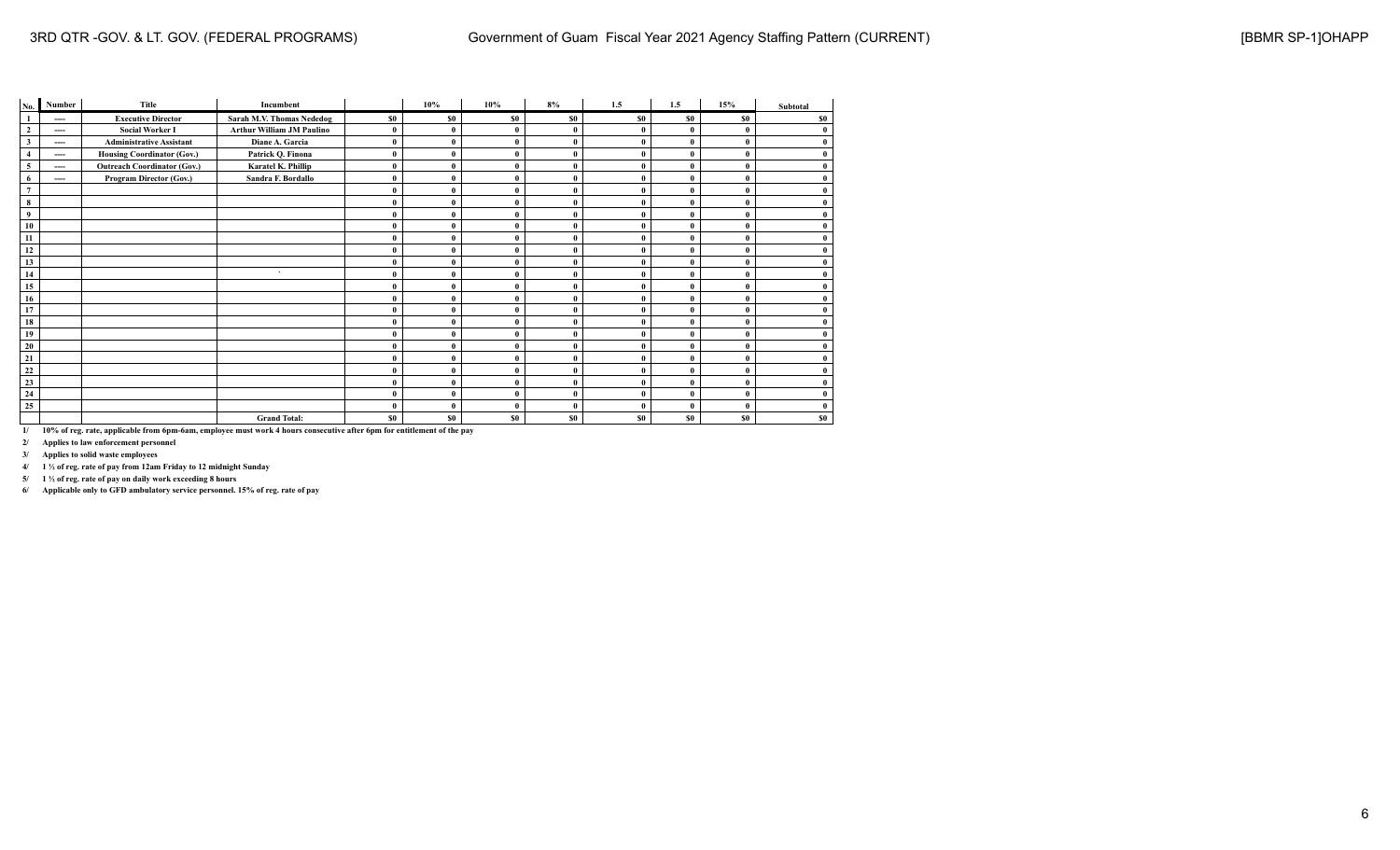| <b>FUNCTIONAL AREA:</b> | <b>GENERAL GOVERNMENT</b>               |                                                                                                                                                                              |
|-------------------------|-----------------------------------------|------------------------------------------------------------------------------------------------------------------------------------------------------------------------------|
| DEPARTMENT/AGENCY:      |                                         | OFFICE OF I MAGA'HAGAN GUAHAN AND I SIGUNDO MAGA'LAHEN GUAHAN                                                                                                                |
| <b>PROGRAM:</b>         | <b>COMMUNITY DEFENSE LIAISON OFFICE</b> |                                                                                                                                                                              |
| FUND:                   | 100% FEDERAL                            | 5101H200201PA113 - Guam Military Complex Staff and Logistical Support Grant Program<br>5101H200201PA122 - Guam Military Complex Intergovermental Affairs Special Assistant G |

## **3RD QUARTER: JULY - SEPTEMBER 2021**

|                         | <b>Input by Department</b> |                                   |                       |          |           |              |               |           |      |                |                |                     |                 |                 |       |                            |              |                       |              |
|-------------------------|----------------------------|-----------------------------------|-----------------------|----------|-----------|--------------|---------------|-----------|------|----------------|----------------|---------------------|-----------------|-----------------|-------|----------------------------|--------------|-----------------------|--------------|
|                         |                            |                                   |                       |          |           |              |               |           |      |                |                |                     |                 |                 |       | <b>Input by Department</b> |              |                       |              |
|                         | (A)                        | (B)                               | (C)                   | (D)      | (E)       | (F)          | (G)           | (H)       | (I)  | $(\mathbf{J})$ | (K)            | (L)                 | (M)             | (N)             | (0)   | (P)                        | (Q)          | (R)                   | (S)          |
|                         |                            |                                   |                       |          |           |              |               | Increment |      |                |                |                     |                 | <b>Benefits</b> |       |                            |              |                       |              |
|                         | Position                   | Position                          | Name of               | Grade /  |           |              |               |           |      | $(E+F+G+I)$    | Retirement     | <b>Retire (DDI)</b> | Social Security | Medicare        | Life  | Medical                    | Dental       | <b>Total Benefits</b> | $(J+R)$      |
| No.                     | Number                     | Title 1/                          | Incumbent             | Step     | Salary    | Overtime     | Special*      | Date      | Amt. | Subtotal       | $(J * 26.97%)$ | $(S19.01*26PP)$     | $(6.2\% * J)$   | $(1.45\% * J)$  | 21    | (Premium)                  | (Premium)    | $(K$ thru $O)$        | <b>TOTAL</b> |
| $\mathbf{1}$            | $---$                      | <b>Special Assistant</b>          | Vera A. Topasna       | $---$    | \$82,000  | \$0          | $\$0$         |           | \$0  | \$82,000       | \$22,115       | \$495               | \$0             | \$1,189         | \$187 | - \$0                      | \$0          | \$23,986              | \$105,986    |
| $\overline{2}$          | ----                       | <b>Special Assistant</b>          | Joseph G. Bamba       | $---$    | \$80,000  | $\mathbf{0}$ | $\theta$      |           |      | 80,000         | 21,576         | 495                 | - 0             | 1,160           | 187   | 8,676                      | 344          | 32,438                | 112,438      |
| $\mathbf{3}$            | $\cdots$                   | <b>Special Assistant</b>          | Carol M. Perez        | $---$    | 65,824    | $\mathbf{0}$ | $\mathbf{0}$  |           |      | 65,824         | 17,753         | 495                 | $\mathbf{a}$    | 954             | 187   | 4.673                      | 248          | 24,310                | 90,134       |
| $\overline{4}$          | $\cdots$                   | <b>Program Coordinator (Gov.)</b> | Nichole Ann C. Duenas | $\cdots$ | 50,000    | $\mathbf{0}$ | $\theta$      |           |      | 50,000         | 13,485         | 495                 |                 | 725             | 187   | 3,936                      | 468          | 19,296                | 69,296       |
| $\frac{5}{6}$           |                            |                                   |                       |          |           | $\mathbf{0}$ | $\theta$      |           |      |                |                |                     |                 |                 |       |                            | $\mathbf{u}$ |                       |              |
|                         |                            |                                   |                       |          |           | $\theta$     | $\theta$      |           |      | $\Omega$       |                |                     |                 | $\theta$        |       |                            |              |                       | $\theta$     |
| $\overline{7}$          |                            |                                   |                       |          |           | $\theta$     | $\theta$      |           |      |                |                |                     | $\theta$        | $\theta$        |       |                            |              |                       |              |
| $\overline{\mathbf{8}}$ |                            |                                   |                       |          |           | $\mathbf{0}$ | $\mathbf{0}$  |           |      |                |                |                     | $\theta$        | $\theta$        |       |                            | $\theta$     |                       |              |
| $\overline{9}$          |                            |                                   |                       |          |           | $\theta$     | $\theta$      |           |      |                |                |                     |                 |                 |       |                            |              |                       |              |
| 10                      |                            |                                   |                       |          |           | $\mathbf{0}$ | $\mathbf{0}$  |           |      |                |                |                     |                 | $\theta$        |       |                            |              |                       |              |
| 11                      |                            |                                   |                       |          |           | $\mathbf{0}$ | $\mathbf{0}$  |           |      |                |                |                     | $\theta$        | $\theta$        |       |                            |              |                       |              |
| 12                      |                            |                                   |                       |          |           | $\mathbf{0}$ | $\mathbf{0}$  |           |      |                |                |                     |                 |                 |       |                            |              |                       |              |
| $\overline{13}$         |                            |                                   |                       |          |           | $\mathbf{0}$ | $\mathbf{0}$  |           |      |                |                |                     | $\theta$        | $\theta$        |       |                            |              |                       |              |
| 14                      |                            |                                   |                       |          |           | $\mathbf{0}$ | $\theta$      |           |      |                |                |                     | $\theta$        |                 |       |                            |              |                       |              |
| 15                      |                            |                                   |                       |          |           | $\mathbf{0}$ | $\theta$      |           |      |                | $\theta$       |                     | $\theta$        | $\theta$        |       |                            |              |                       |              |
| 16                      |                            |                                   |                       |          |           | $\theta$     | $\theta$      |           |      |                |                |                     |                 | $\theta$        |       |                            |              |                       |              |
| 17                      |                            |                                   |                       |          |           | $\mathbf{0}$ | $\theta$      |           |      |                |                |                     | $\theta$        | $\theta$        |       |                            |              |                       |              |
| 18                      |                            |                                   |                       |          |           | $\mathbf{0}$ | $\mathbf{0}$  |           |      |                |                |                     | $\theta$        | $\theta$        |       |                            |              |                       |              |
| 19                      |                            |                                   |                       |          |           | $\mathbf{0}$ | $\mathbf{0}$  |           |      |                |                |                     |                 |                 |       |                            |              |                       |              |
| $\overline{20}$         |                            |                                   |                       |          |           | $\mathbf{0}$ | $\mathbf{0}$  |           |      |                |                |                     | $\theta$        | $\theta$        |       |                            | $\theta$     |                       |              |
| 21                      |                            |                                   |                       |          |           | $\mathbf{0}$ | $\mathbf{0}$  |           |      |                |                |                     | $\theta$        | $\theta$        |       |                            |              |                       |              |
| 22                      |                            |                                   |                       |          |           | $\mathbf{0}$ | $\mathbf{0}$  |           |      |                |                |                     | $\theta$        | $\theta$        |       |                            |              |                       |              |
| 23                      |                            |                                   |                       |          |           | $\mathbf{0}$ | $\theta$      |           |      |                |                |                     |                 | $\mathbf{0}$    |       |                            |              |                       |              |
| 24                      |                            |                                   |                       |          |           | $\mathbf{0}$ | $\theta$      |           |      |                | 0              |                     | $\theta$        | $\theta$        |       |                            |              |                       |              |
| 25                      |                            |                                   |                       |          |           | $\mathbf{0}$ | $\theta$      |           |      |                |                |                     | - 0             | $\theta$        |       |                            | $\mathbf{u}$ |                       |              |
|                         |                            |                                   | Total:                | $\cdots$ | \$277,824 | \$0          | $\mathbf{S0}$ | ----      | \$0  | \$277,824      | \$74,929       | \$1,980             | \$0             | \$4,028         | \$748 | \$17,285                   | \$1,060      | \$100,030             | \$377,854    |
|                         |                            |                                   |                       |          |           |              |               |           |      |                |                |                     |                 |                 |       |                            |              |                       |              |

**\* Night Differential / Hazardous / Worker's Compensation / etc.**

**1/ Indicate "(LTA)" or "(Temp.)" next to Position Title (where applicable)**

| <b>Input by Department</b> |     |              |         |                               |        |    |                     |              |            |     |  |  |
|----------------------------|-----|--------------|---------|-------------------------------|--------|----|---------------------|--------------|------------|-----|--|--|
|                            |     |              |         | <b>Special Pay Categories</b> |        |    |                     |              |            |     |  |  |
| ( A                        | (B) | $\mathbf{C}$ | (D)     | (E                            |        | (G | (H)                 |              |            | (K) |  |  |
|                            |     |              |         |                               | $\sim$ |    |                     |              |            |     |  |  |
|                            |     |              |         | <b>Night</b>                  |        |    |                     |              |            |     |  |  |
|                            |     |              | Holiday | <b>Differential</b>           |        |    | <b>Nurse Sunday</b> | <b>Nurse</b> | <b>EMT</b> |     |  |  |